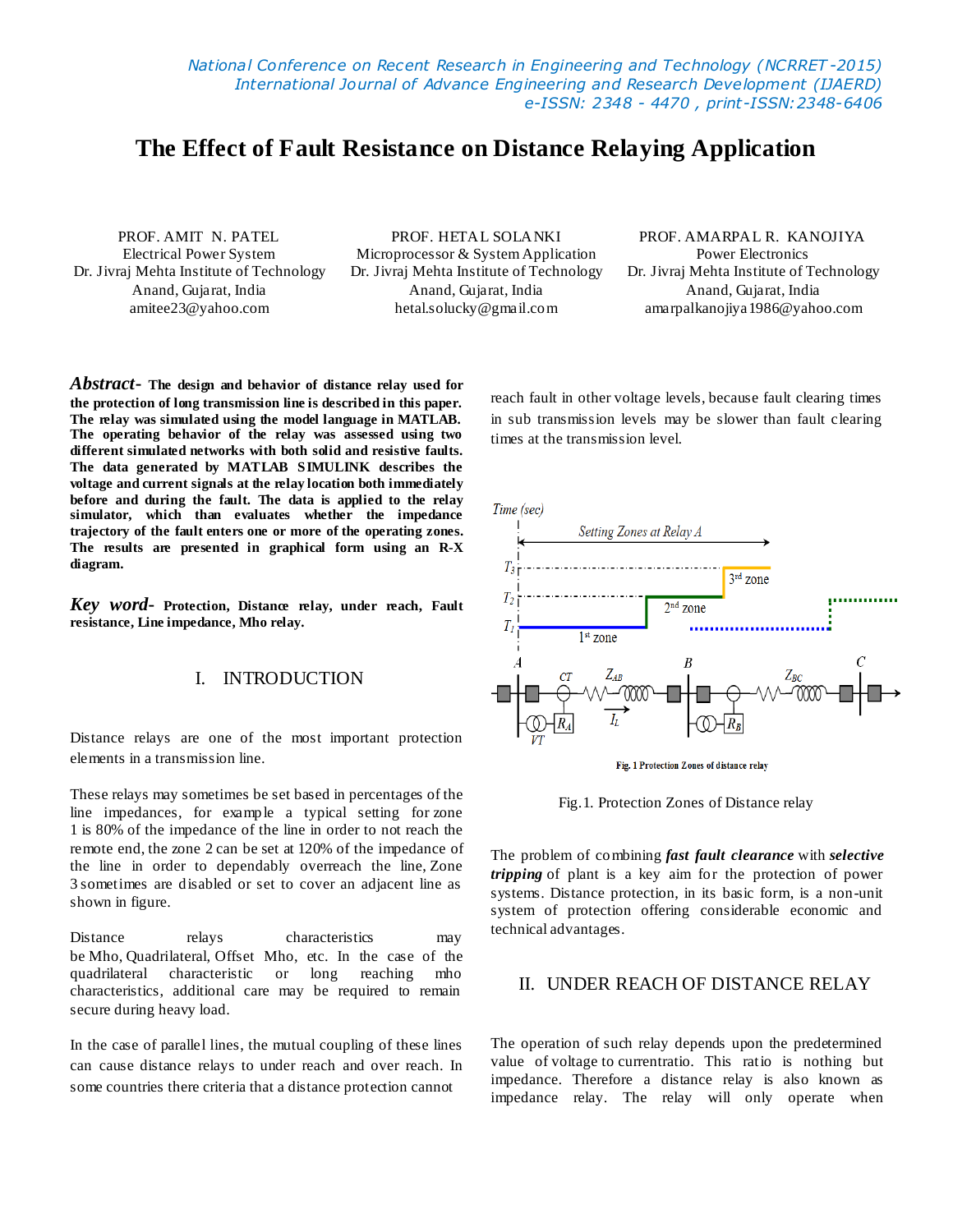this [voltage](http://www.electrical4u.com/voltage-or-electric-potential-difference/) t[ocurrent](http://www.electrical4u.com/electric-current-and-theory-of-electricity/) ratio becomes less than its predetermined value.

Hence, it can be said that the relay will only operate when the impedance of the line becomes less than predetermined impedance (voltage / current). As the impedance of a transmission line is directly proportional to its length, it can easily be concluded that a distance relay can only operate if fault is occurred within a predetermined distance or length of line.

In developing distance relay equations, the fault under consideration is assumed to be an ideal (i.e., zero resistance) [4]–[3]. In reality, the fault resistance will be between two high-voltage conductors, whereas for ground faults, the fault path may consist of an electrical arc between the high-voltage conductor and grounded object. The fault resistance introduces an error in the fault distance estimate and, hence, may create unreliable operation of a distance relay [9].

The impedance seen by the relay is not proportional to the distance between the relay and the fault in general, because of presence of resistance at the fault location. The effect of fault resistance is shown in Fig. 2. Relay O is set for the protection up to Z. But if high resistance fault occurs than impedance seen by the relay is  $OZ'$  such that  $Z'$  lies outside the operating region of the relay, then the relay does not operate.[2]



Fig. 2 under reach in Distance relay

In this paper, the design and behavior of distance relay used for the protection of long transmission line is described. The relay uses a Fourier filter to derive the voltage and current phasors. The problem of under reach in ground distance relays is occurs due to fault resistance. The results will show the effect of impedance with high fault resistance is accurately zoned or not.

### III. POWER SYSTEM ESTABLISHMENT AND SIMULATION

SIMULINK/Power System Block set is used to create power system model for simulation. With the updated version of MATLAB/SIMULINK, the model development off power system components is onwards to perfection. Here, SIMULINK includes variant basic power components, which can be used to finish all kinds of power system network simulations.[5]

It is very easy to create power system in SIMULINK environment, which allows building a model by simple "click and drag" procedures. Because all of the electrical parts of the simulation interact with the SIMULINK"S extensive modeling library, it is not just possible to easily draw the power system network, but also to include its interactions with every electrical component. In addition, the simulation system of block components can set relation electrical parameters from MATLAB commands.[6].

One thing should be noted is that SIMULINK is more suitable for a s mall system for simulated tests. Execution speed of the simulation system will become slow when simulating system large. Luckily, the protective relays are for protection of one article of electrical equipment, so we just focus on protected equipment. Other equipment can be made in equivalent value. Therefore, by reducing the complexity of the simulation system, the simulation system result will be in high performance.



Fig.3. Sample power system network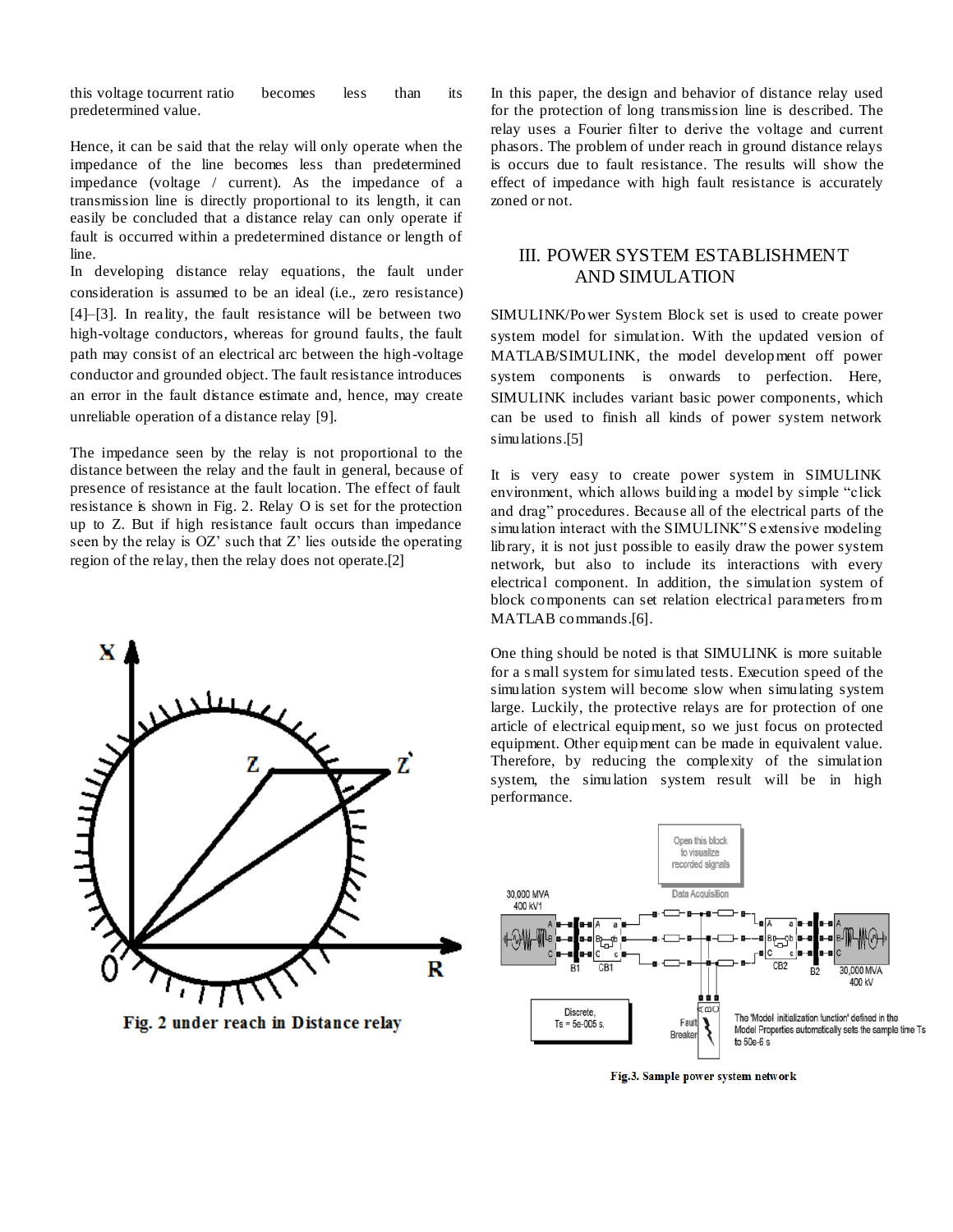The system parameters which have been used for simulation are given in appendix. The power system used for testing the distance relay is a part of a 400 kV power system as shown in fig.3. The system include two generating station with transmission line between them and its associated components. The relay is set to protect 90% of the line. The power system is modeled and different symmetrical and unsymmetrical faults at different location with solid and fault resistance along the line will perform.[1]

The different fault type and fault positions are as follows:

Fault type: a-g, b-g, c-g, a-b-g, b-c-g, a-c-g, a-b-c-g.

Fault Locations: 50km, 100km, 150km, 200km, 250km.

### IV. SIMULATION RESULTS

Table 1.Simulation results for l-g faults

| Sr.<br>No | Fault<br>type | Fault<br>location<br>(Km) | Actual value<br>$(\Omega)$ |                  | Measured value<br>(Ω) |               |
|-----------|---------------|---------------------------|----------------------------|------------------|-----------------------|---------------|
|           |               |                           | $R_{act}$                  | $X_{\text{act}}$ | $R_{mes}$             | $X_{\rm mes}$ |
|           | l-g           | 45                        | 1.240                      | 15.890           | 1.240                 | 16.880        |
| 2         | l-g           | 90                        | 2.390                      | 33.120           | 2.480                 | 33.750        |
| 3         | l-g           | 135                       | 3.720                      | 50.120           | 3.710                 | 50.630        |
|           | l-g           | 240                       | 6.560                      | 89.900           | 6.600                 | 90.000        |

Table 2.Simulation results for l-l-g faults

| Sr.<br>No | Fault<br>type | Fault<br>location<br>(Km) | Actual value<br>$(\Omega)$ |               | Measured value<br>$(\Omega)$ |                        |
|-----------|---------------|---------------------------|----------------------------|---------------|------------------------------|------------------------|
|           |               |                           | $R_{act}$                  | $X_{\rm act}$ | $\rm R_{mes}$                | $\Lambda_{\text{mes}}$ |
|           | $l-l-g$       | 45                        | 1.240                      | 16.770        | 1.23                         | 16.87                  |
|           | $l-l-g$       | 105                       | 2.90                       | 39.25         | 2.87                         | 39.37                  |
|           | $l-lg$        | 135                       | 3.6                        | 50.6          | 3.71                         | 50.62                  |

| Sr.<br>No | Fault<br>type       | Fault<br>location<br>(Km) | Actual value<br>$(\Omega)$ |                  | Measured value<br>$(\Omega)$ |                     |
|-----------|---------------------|---------------------------|----------------------------|------------------|------------------------------|---------------------|
|           |                     |                           | $R_{act}$                  | $X_{\text{act}}$ | $R_{mes}$                    | $\Lambda_{\rm mes}$ |
|           | $l-l-\g$            | 45                        | 1.2                        | 15.8             | 1.23                         | 16.87               |
|           | $\overline{L}$ -l-g | 90                        | 2.44                       | 33.3             | 2.47                         | 33.7                |
| 3         | $l-l-\g$            | 135                       | 3.70                       | 50.0             | 3.71                         | 50.6                |
|           | $l-l-l$             | 240                       | 6.5                        | 89.9             | 6.60                         | 90                  |

The value of compensated and uncompens ated fault impedances seen by the phase to ground relay element is depicted in Fig. 4–5. It is observed that if the compensated fault impedance is used, the relay of fault is located exactly in its proper zone. Whereas, if the uncompensated impedance is used the fault impedance is misoperated and located out of its zone inaccurately located in its zone.



Fig.4. fault impedance trajectory for l-g fault at 45km.



Fig.5. fault impedance trajectory for3 l-g fault at 150km.